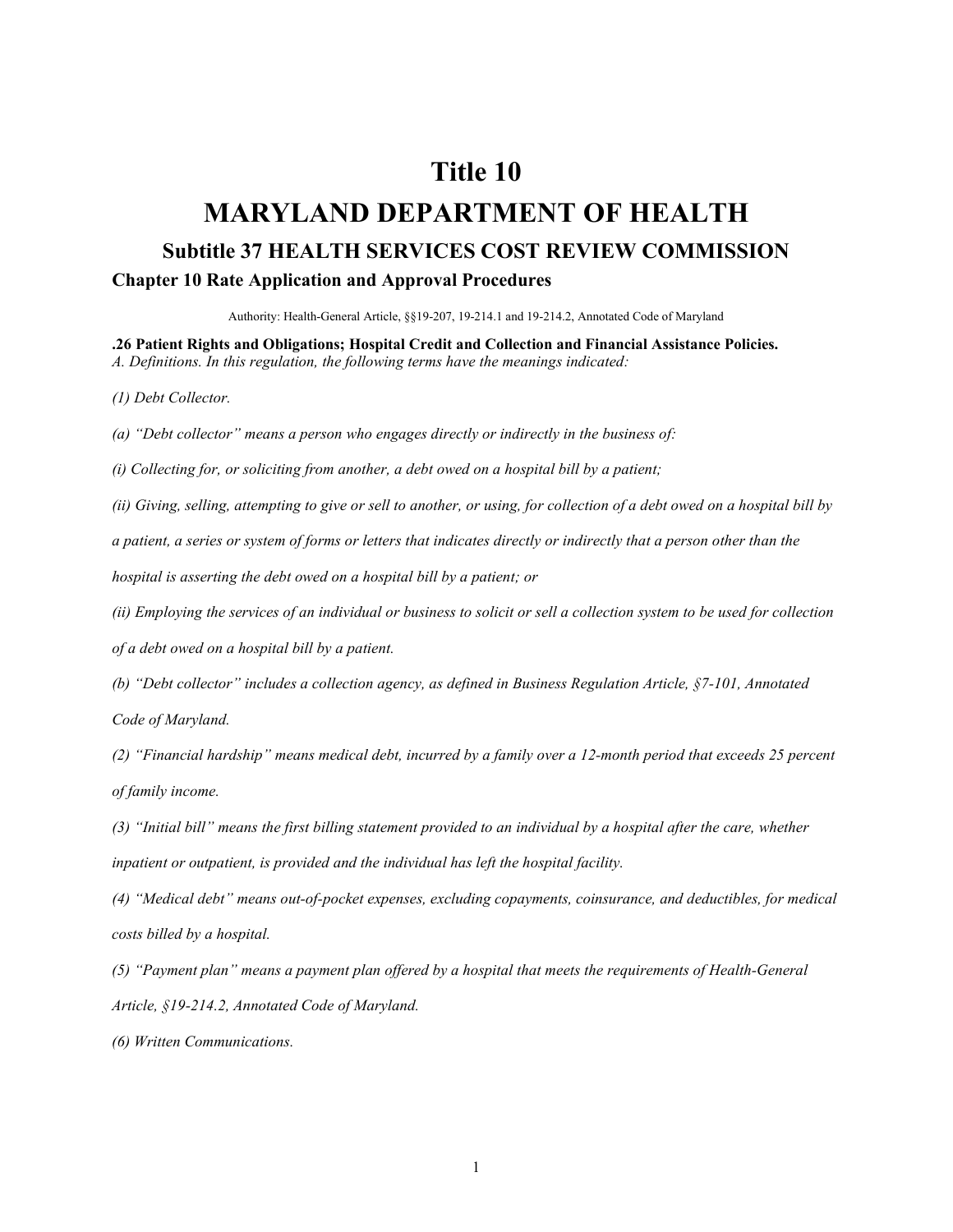*(a) "Written communications" include in paper form and delivered electronically, including through electronic mail and through a secure web or mobile based application such as a patient portal.* 

*(b) "Written communications" does not include oral communications, including communications delivered by phone. A patient may opt out of electronic communications by informing the hospital or debt collector orally or through written communication.*

**[**A.**]** *B.* Hospital Information Sheet.

(1) Each hospital shall develop an information sheet that:

(a) Describes the hospital's financial assistance policy *as required in §B-2 of this regulation and Health-*

*General Article,* §*19-214.1, Annotated Code of Maryland*;

(b) (text unchanged)

(c) Provides contact information for the individual or office at the hospital that is available to assist the

patient, the patient's family, or the patient's authorized representative in order to understand:

(i)—(ii) (text unchanged)

(iii) How to apply for **[**free and reduced-cost care**]** *financial assistance*; **[**and**]**

(iv) How to apply for the Maryland Medical Assistance Program and any other programs that may help pay

the bill; *and*

*(v) How to apply for a payment plan;*

(d)—(h) (text unchanged)

(i) Provides the patient with the contact information for filing the complaint**[**.**]***;*

*(j) Includes a section that allows the patient to initial that the patient has been made aware of the financial* 

*assistance policy; and*

*(k) Includes language explaining the availability of a payment plan.*

(2) (text unchanged)

(3) The information sheet shall be provided *in writing* to the patient, the patient's family, **[**or**]** the patient's authorized representative*, or the patient's legal guardian*:

(a)—(e) (text unchanged)

(4)—(5) (text unchanged)

**[**A-1.**]** *B-1.* Hospital Credit and Collection **[**Policies**]** *Responsibilities*.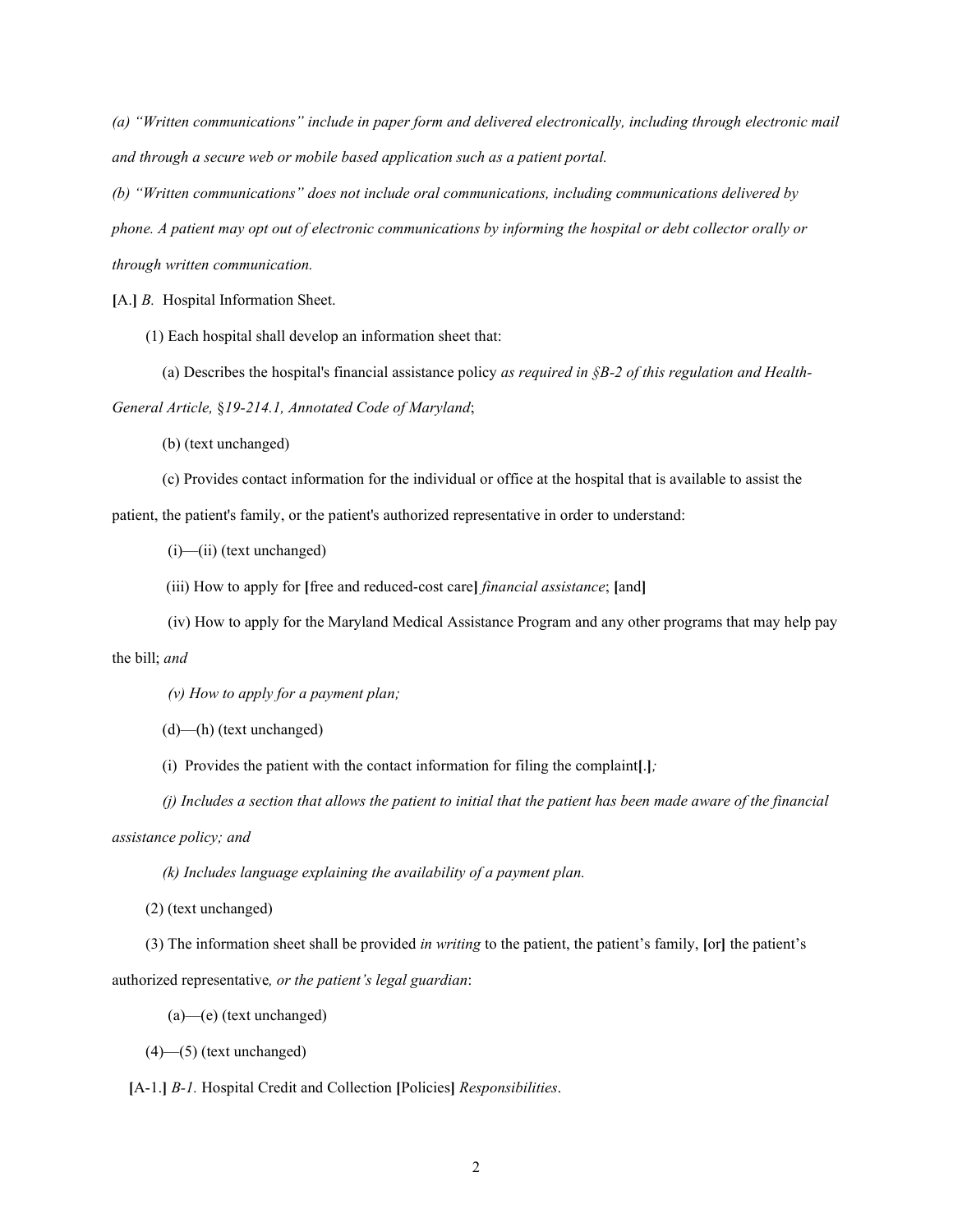(1) (text unchanged)

- (2) The policy shall:
	- (a) (text unchanged)

*(b) Prohibit the charging of interest or fees on any debt owed on a hospital bill that is incurred on or after the date of service by a patient who is eligible for free or reduced-cost care under §B(2) of this regulation and Health-General Article, §19–214.1, Annotated Code of Maryland;*

 $[(b)]$   $(c)$ — $[(d)]$   $(e)$  (text unchanged)

**[**(e)**]** *(f)* Provide for a refund of amounts collected from a patient or the guarantor of a patient who was later found to be eligible for free care **[**on the date of service, in accordance §A-1(3) of this regulation**]***, in accordance with §B-2 of this regulation and Health-General Article, §19-214.1, Annotated Code of Maryland, within 240 days after the initial bill was provided;*

[(f)] *(g)* If the hospital**[**,**]** has obtained a judgment against or reported adverse information to a consumer reporting agency about a patient who later was found to be eligible for free *medically necessary* care **[**on the date of the service for which the judgment was awarded or the adverse information was reported**]**, *in accordance with §B-2 of this regulation and Health-General Article, §19-214.2, Annotated Code of Maryland, within 240 days after the initial bill was provided,* require the hospital to seek to **[**vacated**]** *vacate* the judgment or strike the adverse information;

[(g)] *(h)* (text unchanged)

[(h)] *(i)* Provide detailed procedures for the following actions:

 $(i)$ — $(iii)$  (text unchanged)

(iv) When a lien on a patient's or patient guarantor's personal residence*, excluding a primary resident in accordance with §B-1(9)(b) of this regulation and Health-General Article, §19-214.2(g)(2), Annotated Code of Maryland,* or motor vehicle may be placed;

*(j) Prohibit the hospital from collecting additional fees in an amount that exceeds the approved charge for the hospital service as established by the Commission for which medical debt is owed on a hospital bill for a patient who is eligible for free or reduced-cost medically necessary care, in accordance with §B-2 of this regulation and Health-General Article, §19-214.1, Annotated Code of Maryland.*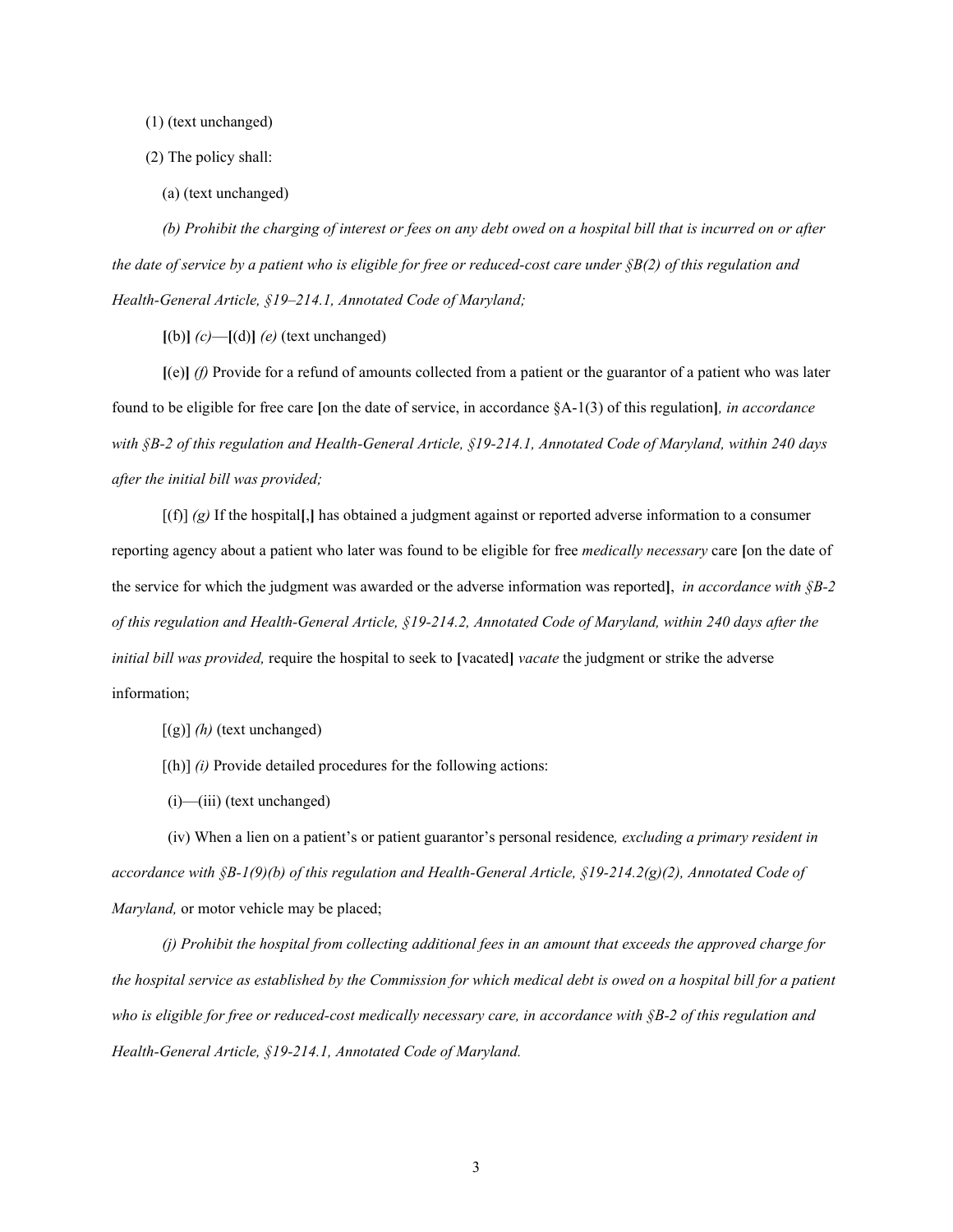*(k) Establish a process for making payment plans available to all patients in accordance with "Guidelines for Hospital Payment Plans" ("the Guidelines"), which is hereby incorporated by reference. These guidelines shall represent the Commission's official interpretation of hospital payment plan procedural requirements in accordance with Health-General Article, §19-214.2(e)(3), Annotated Code of Maryland.*

*(3) Consistent with Health-General Article, §19-214.2(e)(5), Annotated Code of Maryland, a hospital shall demonstrate that it attempted in good faith to meet the requirements of Health-General Article, §19-214.2(e), Annotated Code of Maryland and the Guidelines before the hospital:*

*(a) Files an action to collect a debt owed on a hospital bill by a patient; or*

*(b) Delegates collection activity to a debt collector for a debt owed on a hospital bill by a patient.*

*(4) The hospital shall be deemed to have acted in good faith under Health-General Article, §19-214.2(e)5, Annotated Code of Maryland and §B-1(3)(b) of this regulation if, before delegating collection of a debt owed by a patient on a hospital bill to a debt collector, the hospital:* 

*(a) Provides the information sheet before the patient receives scheduled medical services and before discharge in accordance with Health-General Article, §19-214.2(e)(1) and (2), Annotated Code of Maryland, and §B(3)(a) and (b) of this regulation; and*

*(a) Establishes a process for making payment plans available to all patients in accordance with HG §19- 214.2(e)(5), Annotated Code of Maryland, and §B-1(2)(j) of this regulation.* 

*(5) In delegating any or all collection to a debt collector for a debt owed on a hospital bill by a patient, the hospital may rely on a debt collector to engage in various activities, including:*

*(a) Facilitating and servicing payment plans in accordance with the Guidelines, including receiving and forwarding any payments received under a payment plan approved by the hospital; and*

*(b) Such other activities as the hospital may direct in collecting and forwarding payments under a payment plan.*

*(6) A hospital may not seek legal action to collect a debt owed on a hospital bill by a patient until the hospital has established and implemented a payment plan policy that complies with the Guidelines.* 

**[**(3)**]** *(7)* Beginning October 1, 2010, as provided by Health-General Article, §19-214.2(c):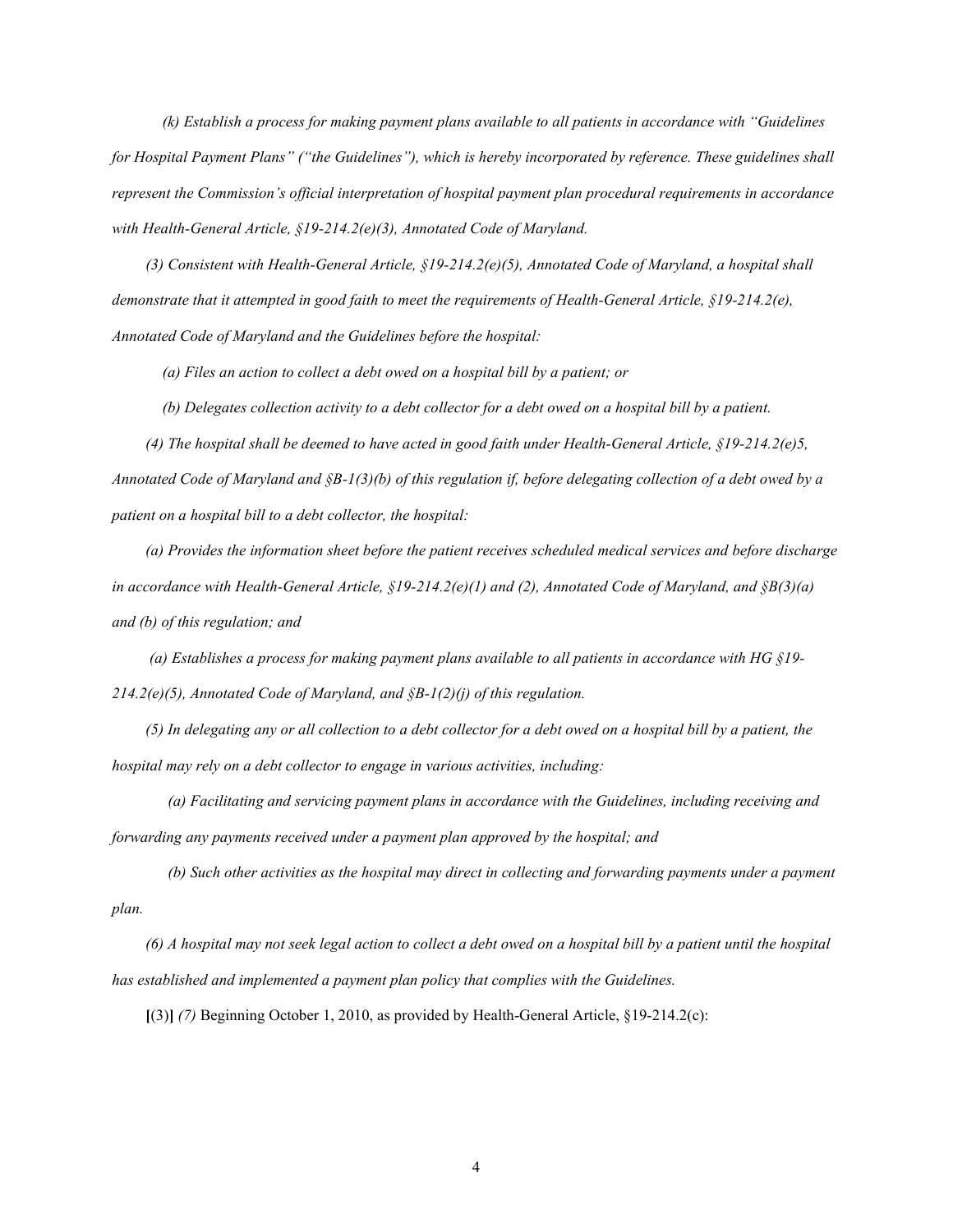(a) A hospital shall provide for a refund of amounts exceeding \$25 collected from a patient or the guarantor of a patient who, within a 2-year period after the date of service, was found to be eligible for free *medically necessary* care on the date of service;

(b) A hospital may reduce the 2-year period under  $\{\mathbf{A}-1(3)(a)|B-1(7)(a)$  of this regulation to no less than 30 days after the date the hospital requests information from a patient, or the guarantor of a patient, to determine the patient's eligibility for free *medically necessary* care at the time of service, if the hospital documents the lack of cooperation of the patient or the guarantor of a patient in providing the required information; and

(c) (text unchanged)

**[**(4)**]** *(d)* For at least **[**120**]** *180* days after issuing an initial [patient] bill*, a hospital may not*:

*(i)*[a hospital may not r]Report adverse information about a patient to a consumer reporting agency against a patient for nonpayment;

*(ii) A Commence civil action against a patient for nonpayment; and*

 *(iii)Give notice of civil action to a patient under §B-1(11) of this regulation and Health-General Article, §19-214.2(g)(3), Annotated Code of Maryland.*

*(g) A hospital may not report adverse information to a consumer reporting agency regarding a patient who, at the time of the service, was uninsured or eligible for free or reduced-cost medically necessary care, in accordance with §B-2 of this regulation and Health-General Article, §19-214.1, Annotated Code of Maryland.*

*(h) A hospital may not report adverse information about a patient to a consumer reporting agency, commence civil action against a patient for nonpayment, or delegate collection activity to a debt collector, if the hospital:*

*(i) Was notified in accordance with federal law by the patient or the insurance carrier that an appeal or a review of a health insurance decision is pending within the immediately preceding 60 days; or*

*(ii) Has completed a requested reconsideration of the denial of free or reduced-cost medically necessary care under §B-2(1)(a)(v) of this regulation and Health-General Article,* §*19-214.1(b)(4), Annotated Code of Maryland, that was appropriately completed by the patient within the immediately preceding 60 days.*

**[**(5)**]** *(8) Consumer Reporting*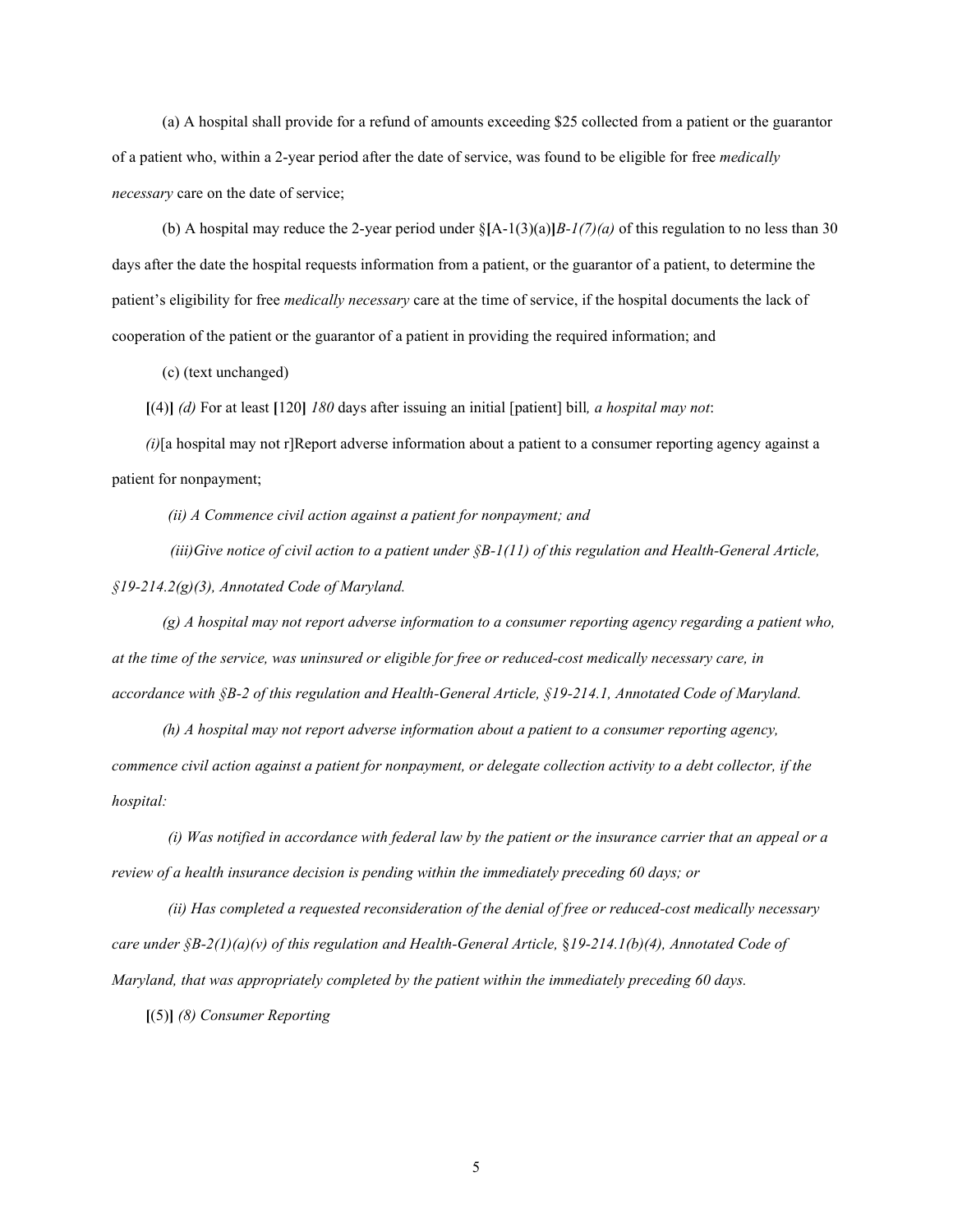(*a*) A hospital shall report the fulfillment of a patient's payment obligation within 60 days after the obligation is fulfilled to any consumer reporting agency to which the hospital had reported adverse information about the patient.

*(b) If a hospital has reported adverse information about a patient to a consumer reporting agency, the hospital shall instruct the consumer reporting agency to delete the adverse information about the patient:*

*(i) if the hospital was informed by the patient or the insurance carrier that an appeal or a review of a health insurance decision is pending, and until 60 days after the appeal is complete; or*

*(ii) until 60 days after the hospital has completed a requested reconsideration of the denial of free or reduced-cost medically necessary care, in accordance with §B-2 of this regulation and Health-General Article, §19- 214.1, Annotated Code of Maryland,.*

**[**(6)**]***(9) Primary Residences*

*(a)* A hospital may not force the sale or foreclosure of a patient's primary residence to collect a debt owed on a hospital bill. **[**If a hospital holds a lien on a patient's primary residence, the hospital may maintain its position as a secured creditor with respect to other creditors to whom the patient may owe a debt.**]**

*(b) A hospital may not request a lien against a patient's primary residence in an action to collect debt owed on a hospital bill.*

*(10) If the hospital files an action to collect the debt owed on a hospital bill, the hospital may not request the issuance of or otherwise knowingly take action that would cause a court to issue:*

*(a) A body attachment against a patient; or*

*(b) An arrest warrant against a patient.*

*(11) A hospital may not request a writ of garnishment of wages or file an action that would result in an attachment of wages against a patient to collect debt owed on a hospital bill if the patient is eligible for free or reduced-cost medically necessary care, in accordance with §B-2 of this regulation and HG §19-214.1.*

(*12) Deceased patients*

*(a) A hospital may not make a claim against the estate of a deceased patient to collect a debt owed on a hospital bill if the deceased patient was known by the hospital to be eligible for free medically necessary care, in accordance with §B-2 of this regulation and HG §19-214.1, or if the value of the estate after tax obligations are fulfilled is less than half of the debt owed.*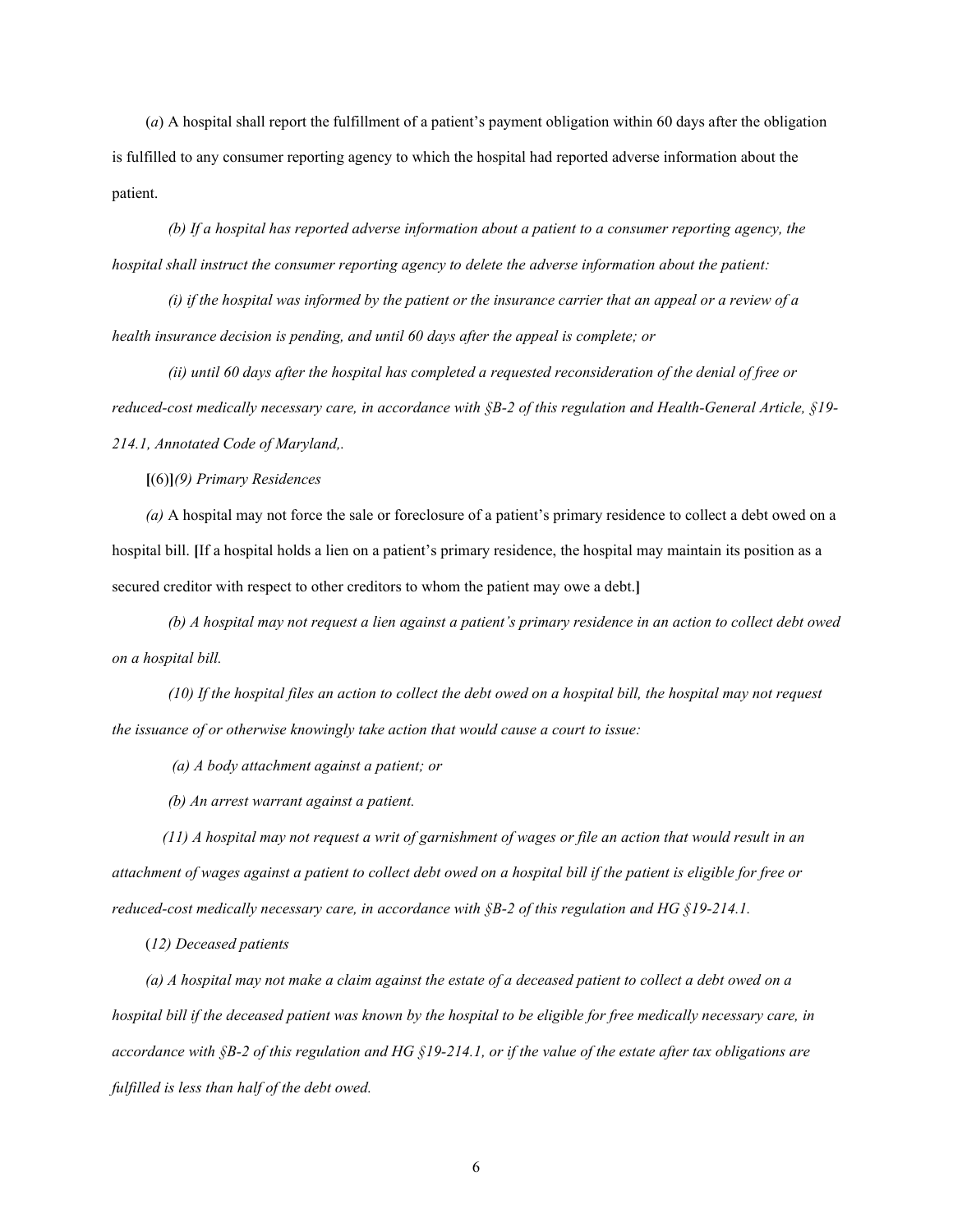*(b) a hospital may offer the family of the deceased patient the ability to apply for financial assistance.*

*(13) A hospital may not file an action to collect a debt owed on a hospital bill by a patient until the hospital determines whether the patient is eligible for free or reduced-cost medically necessary care under §B-2 of this regulation and Health-General Article, §19-214.1, Annotated Code of Maryland.*

*(14) At least 45 days before filing an action against a patient to collect on the debt owed on a hospital bill, a hospital shall send written notice of the intent to file an action to the patient. The notice shall:*

*(a) Be sent to the patient by certified mail or first class mail;*

*(b) Be in simplified language and in at least 10 point type;* 

*(c) Include:*

*(i) The name and telephone number of the hospital, the debt collector (if applicable), and an agent of the hospital authorized to modify the terms of the payment plan (if any);*

*(ii) The amount required to cure the nonpayment of debt owed on a hospital bill, including past due payments, penalties, and fees;* 

*(iii) A statement recommending that the patient seek debt counseling services;*

*(iv) Telephone numbers and internet addresses of the Health Education Advocacy Unit of the Office of the* 

*Attorney General, available to assist patients experiencing medical debt; and*

*(v) An explanation of the hospital's financial assistance policy;*

*(d) Be provided in the patient's preferred language or, if no preferred language is specified, English and each language spoken by a limited English proficient population that constitutes 5 percent of the population within the jurisdiction in which the hospital is located as measured by the most recent federal census; and*

*(e) Be accompanied by:*

*(i) An application for financial assistance under the hospital's financial assistance policy, along with instructions for completing the application for financial assistance and the telephone number to call to confirm receipt of the application;*

*(ii) Language explaining the availability of a payment plan to satisfy the medical debt that is the subject of the hospital debt collection action; and*

*(iii) The information sheet required under §B of this regulation and Health-General Article, §19-214.1(f), Annotated Code of Maryland.*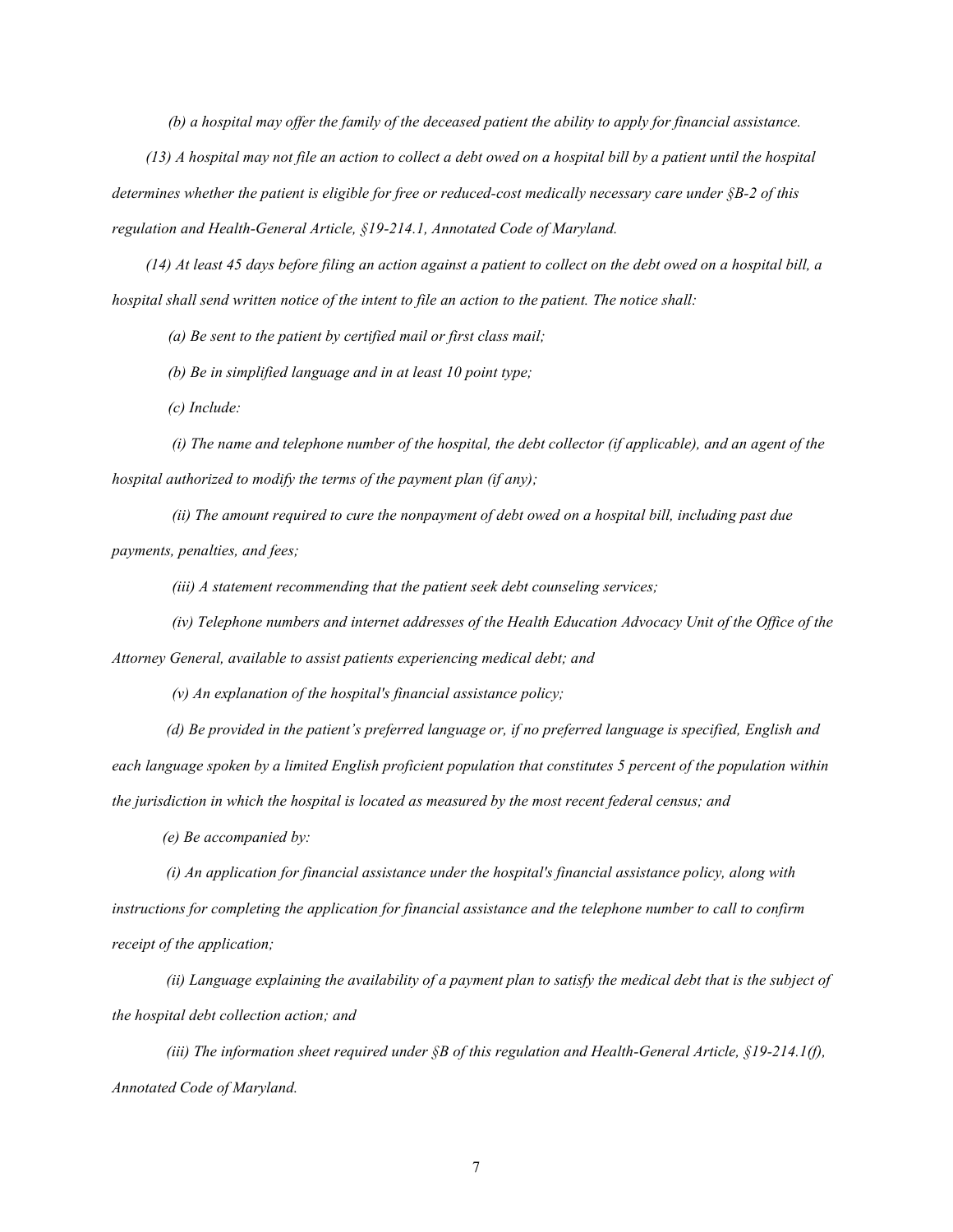**[**(7)**]** *(15)* If a hospital delegates collection activity to **[**an outside collection agency**]** *a debt collector*, the hospital shall:

(a) Specify the collection activity to be performed by the **[**outside collection agency**]** *debt collector* through an explicit authorization or contract;

*(b) Require the debt collector to abide by the hospital's credit and collection policy;*

**[**(b)**]** *(c)* Specify procedures the **[**outside collection agency**]** *debt collector* must follow if a patient appears to qualify for financial assistance *under §B-2 of this regulation and Health-General Article, §19-214.1, Annotated Code of Maryland;* and

**[**(c)**]** *(d)* Require the **[**outside collection agency**]** *debt collector* to:

(i) In accordance with the hospital's policy, provide a mechanism for a patient to file with the hospital a complaint against the hospital or the **[**outside collection agency**]** *debt collector* regarding the handling of patient's bill; **[**and**]**

(ii) If a patient files a complaint with the **[**collection agency**]** *debt collector*, forward the complaint to the hospital; *and*

*(iii) Along with the hospital, be jointly and severally responsible for meeting the requirements of §B-1 of this regulation and Health-General Article, §19-214.2, Annotated Code of Maryland,, including the requirements enumerated in the Guidelines.*

*(16) A spouse or another individual may not be held liable for the debt owed on a hospital bill of an individual 18 years old or older unless the individual voluntarily consents to assume liability for the debt owed on the hospital bill. The consent shall be:*

*(a) Made on a separate document signed by the individual;*

*(b) Not solicited in an emergency room or during an emergency situation; and* 

*(c) Not required as a condition of providing emergency or nonemergency health care services.*

**[**(8)**]** *(17)* (text unchanged)

**[**(9)**]** *(18)* The Commission shall review each hospital's implementation of and compliance with the hospital's policy and the requirements of §**[**A-1(2)**]***B-1(3)* of this regulation.

*(19) Reporting Requirements.*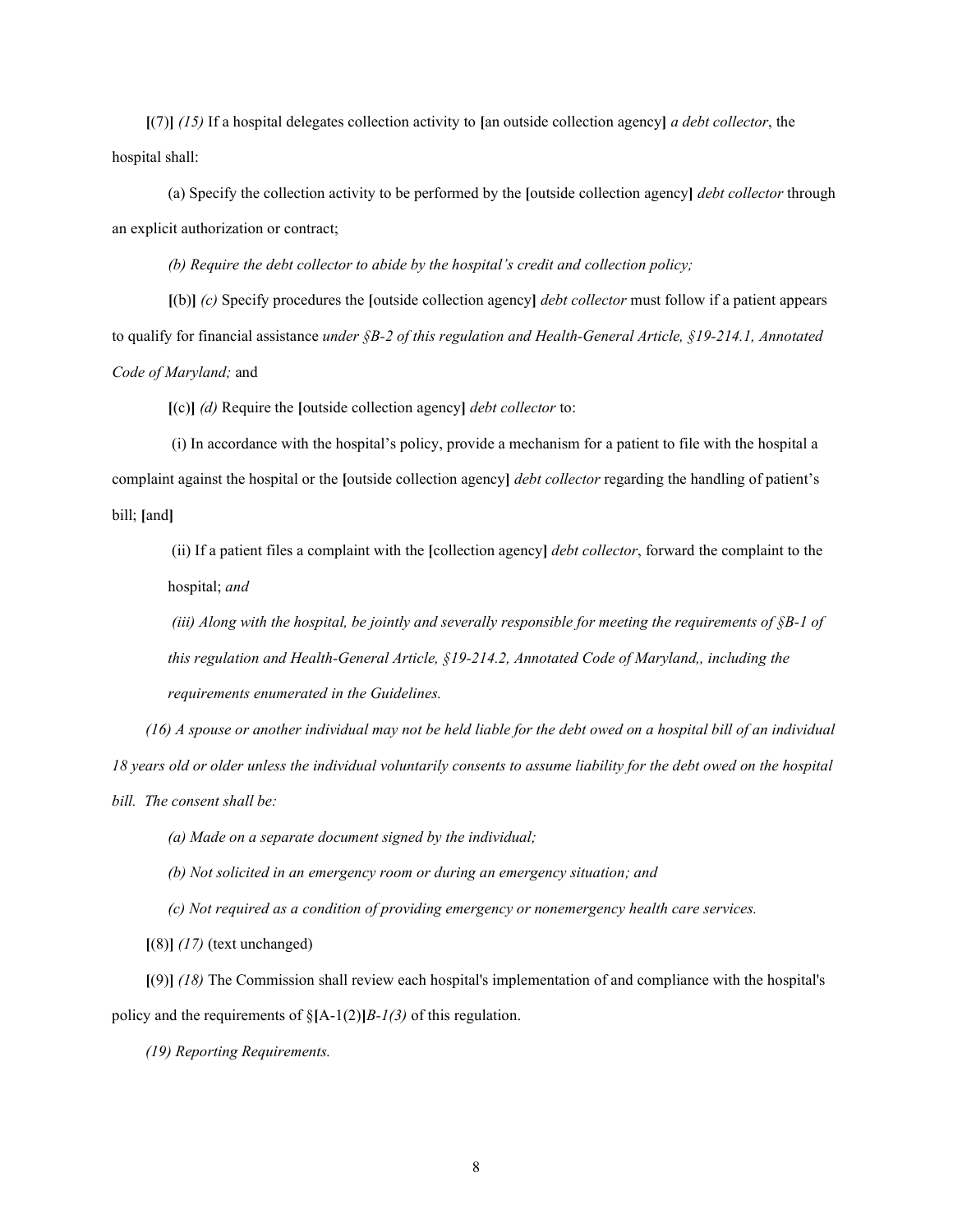*(a) Each hospital shall annually submit to the Commission within 120 days after the end of each hospital's fiscal year a report including:*

 *(i) The total number of patients by race or ethnicity, gender, and zip code of residence against whom the hospital or a debt collector used by the hospital, filed an action to collect a debt owed on a hospital bill;*

*(ii) The total number of patients by race or ethnicity, gender, and zip code of residence with respect to whom the hospital has and has not reported or classified a bad debt; and* 

*(iii) The total dollar amount of charges for hospital services provided to patients but not collected by the hospital for patients covered by insurance, including the out-of-pocket costs for patients covered by insurance, and patients without insurance.*

*(b) The Commission shall post the information submitted under §B-1(19)(a) of this regulation on its website.* **[**A-2.**]** *B-2.* Hospital Financial Assistance Responsibilities.

**[**(1) Definitions

(a) In this regulation, the following terms have the meanings indicated.

(b) Terms Defined.

(i) "Financial hardship" means medical debt, incurred by a family over a 12-month period that exceeds 25 percent of family income.

(ii) "Medical debt" means out-of-pocket expenses, excluding copayments, coinsurance, and deductibles, for medical costs billed by a hospital.**]**

**[**(2)**]** *(1)* Financial Assistance Policy.

(a) On or before June 1, 2009, each hospital and on or before October 1, 2010, each chronic care hospital under the jurisdiction of the Commission shall develop a written financial assistance policy for providing free and reduced-cost *medically necessary* care to low-income patients who lack health care coverage or to patients whose health insurance does not pay the full cost of the hospital bill. A hospital shall provide notice of the hospital's financial assistance policy to the patient, the patient's family, or the patient's authorized representative before discharging the patient and in each communication to the patient regarding collection of the hospital bill. The financial assistance policy shall provide at a minimum: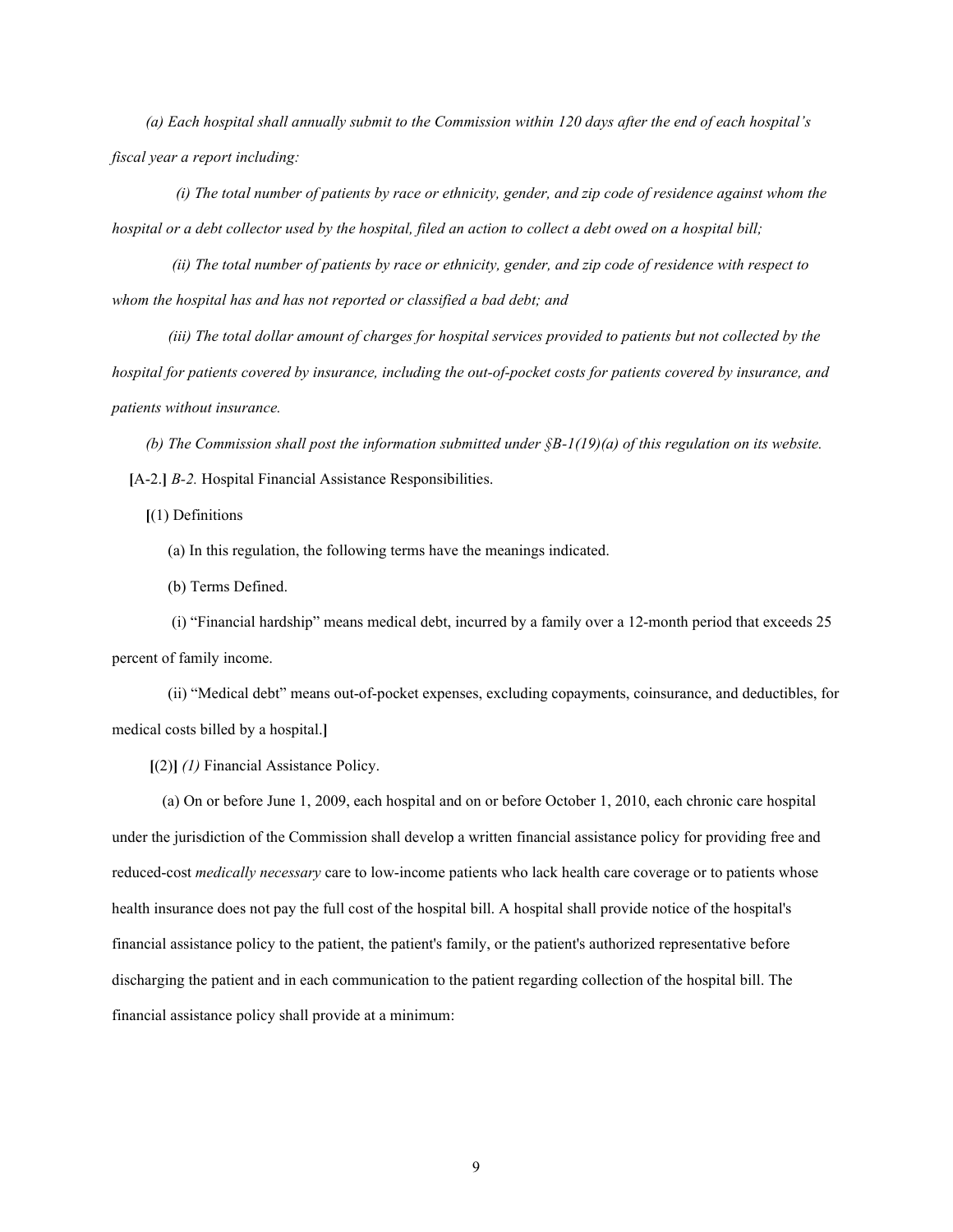(i) (text unchanged)(ii) Reduced-cost**[**,**]** medically necessary care to low-income patients with family income between 200 and 300 percent of the federal poverty level, in accordance with the mission and service area of the hospital;

(iii) A maximum patient payment for reduced-cost *medically necessary* care not to exceed the charges minus the hospital mark-up;

(iv) A payment plan available to *all* patients **[**irrespective of their insurance status with family income between 200 and 500 percent of the federal poverty level who request assistance**]** *in accordance with the Guidelines*; and

(v) A mechanism for a patient, irrespective of that patient's insurance status, to request the hospital to reconsider the denial of free or **[**reduced**]** *reduced-cost medically necessary* care, including the address, phone number, facsimile number, email address, mailing address, and website of the Health Education and Advocacy Unit, which can assist the patient or patient's authorized representative in filing and mediating a reconsideration request.

*(b) The financial assistance policy shall calculate a patient's eligibility for free medically necessary care under §B-2(1)(a)(i) of this regulation and HG* §*19-214.1(b)(2)(i) or reduced-cost medically necessary care under §B-2(1)(a)(ii) of this regulation and HG §19-214.1(b)(2)(i) at the date of service or updated, as appropriate, to account for any change in the financial circumstances of the patient that occurs within 240 days after the initial bill is provided.*

**[**(b)**]** *(c)* A hospital whose financial assistance policy as of May 8, 2009, provides for free or reduced-cost medical*ly necessary* care to a patient at an income threshold higher than those set forth above may not reduce that income threshold.

**[**(c)**]** *(d)* Presumptive Eligibility for Free *Medically Necessary* Care. Unless otherwise eligible for Medicaid or CHIP, patients who are beneficiaries/recipients of the following means-tested social services programs are deemed eligible for free *medically necessary* care**[**, provided that the patient submits proof of enrollment within 30 days unless the patient or the patient's representative requests an additional 30 days**]**:

 $(i)$ —(v) (text unchanged)

(vi) Other means-tested social services programs deemed eligible for hospital free *medically necessary* care policies by the Maryland Department of Health and the HSCRC, consistent with **[**HSCRC regulation COMAR 10.37.10.26**]** *this regulation*.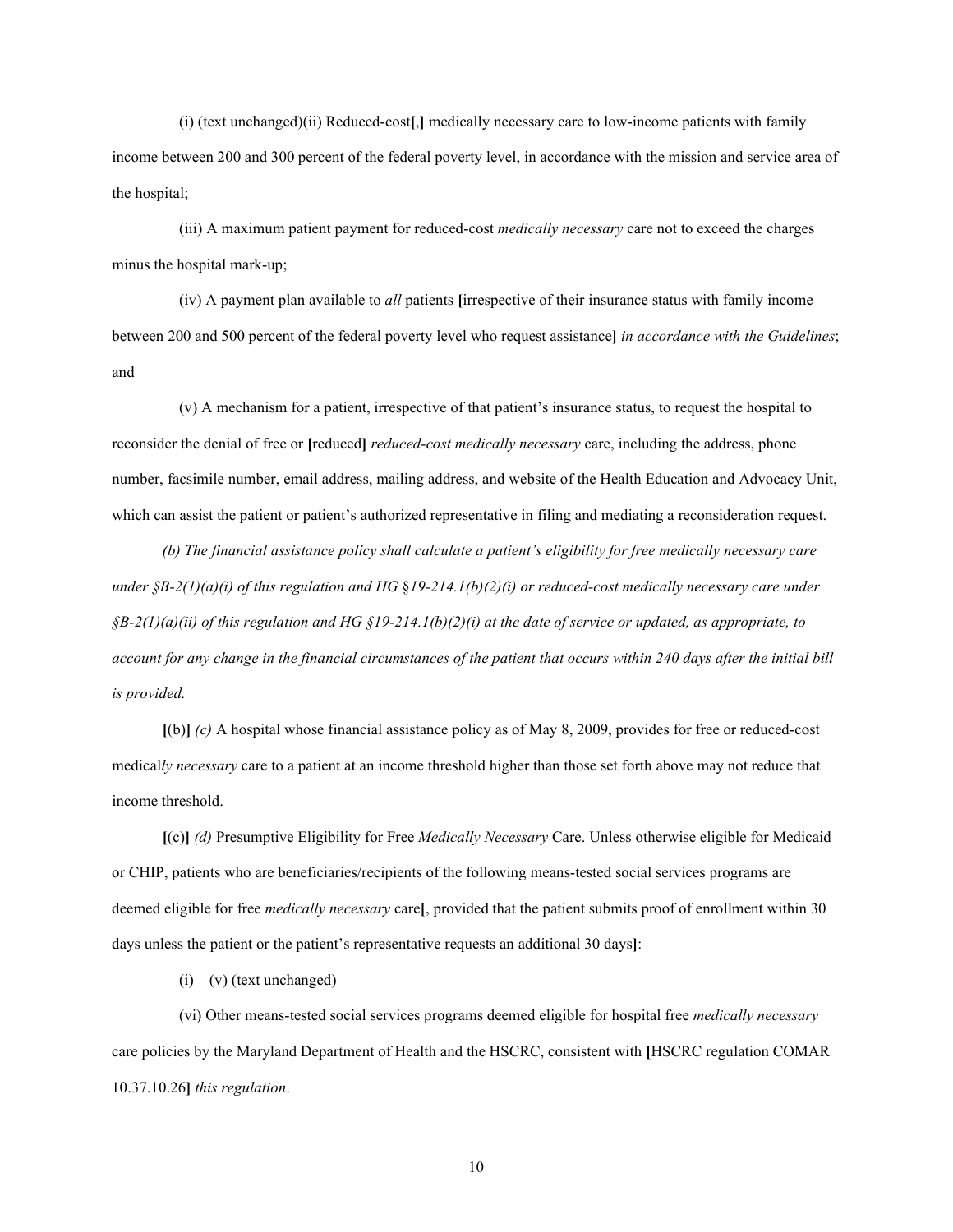$[(d)]$  *(e)*— $[(f)]$  *(g)* (text unchanged)

**[**(3)**]** *(2)* Each hospital shall submit to the Commission within **[**60**]** *120* days after the end of each hospital's fiscal year:

(a) (text unchanged)

(b) An annual report on the hospital's financial assistance policy that includes:

(i) (text unchanged)

(ii) The total number of inpatients and outpatients who received free *medically necessary* care during the immediately preceding year and reduced-cost *medically necessary* care for the prior year;

(iii)—(iv) (text unchanged)

(v) The total cost of hospital services provided to patients who received free *medically necessary* care;

and

(vi) The **[**totalcost**]** *total cost* of hospital services provided to patients who received reduced-cost *medically necessary* care that was covered by the hospital as financial assistance or that the hospital charged to the

patient.

(3) Financial Hardship Policy.

(a) Subject to  $\S[A]B-2(3)$  [(b) and (c)] of this regulation, the financial assistance policy required under  $\S B-2$ *of this regulation and Health-General Article, §19-214.1, Annotated Code of Maryland,* shall provide reducedcost**[**,**]** medically necessary care to patients with family income below 500 percent of the federal poverty level who have a financial hardship.

(b) A hospital may seek and the Commission may approve a family income threshold that is different than the family income threshold under  $\{\text{A}\}_{B-2(1)(a)[(c)(1)]\}$  of this regulation.

(c) (text unchanged)

(d) If a patient has received reduced-cost**[**,**]** medically necessary care due to a financial hardship, the patient or any immediate family member of the patient living in the same household:

(i) Shall remain eligible for reduced-cost**[**,**]** medically necessary care when seeking subsequent care at the same hospital during the 12-month period beginning on the date on which the reduced-cost**[**,**]** medically necessary care was initially received; and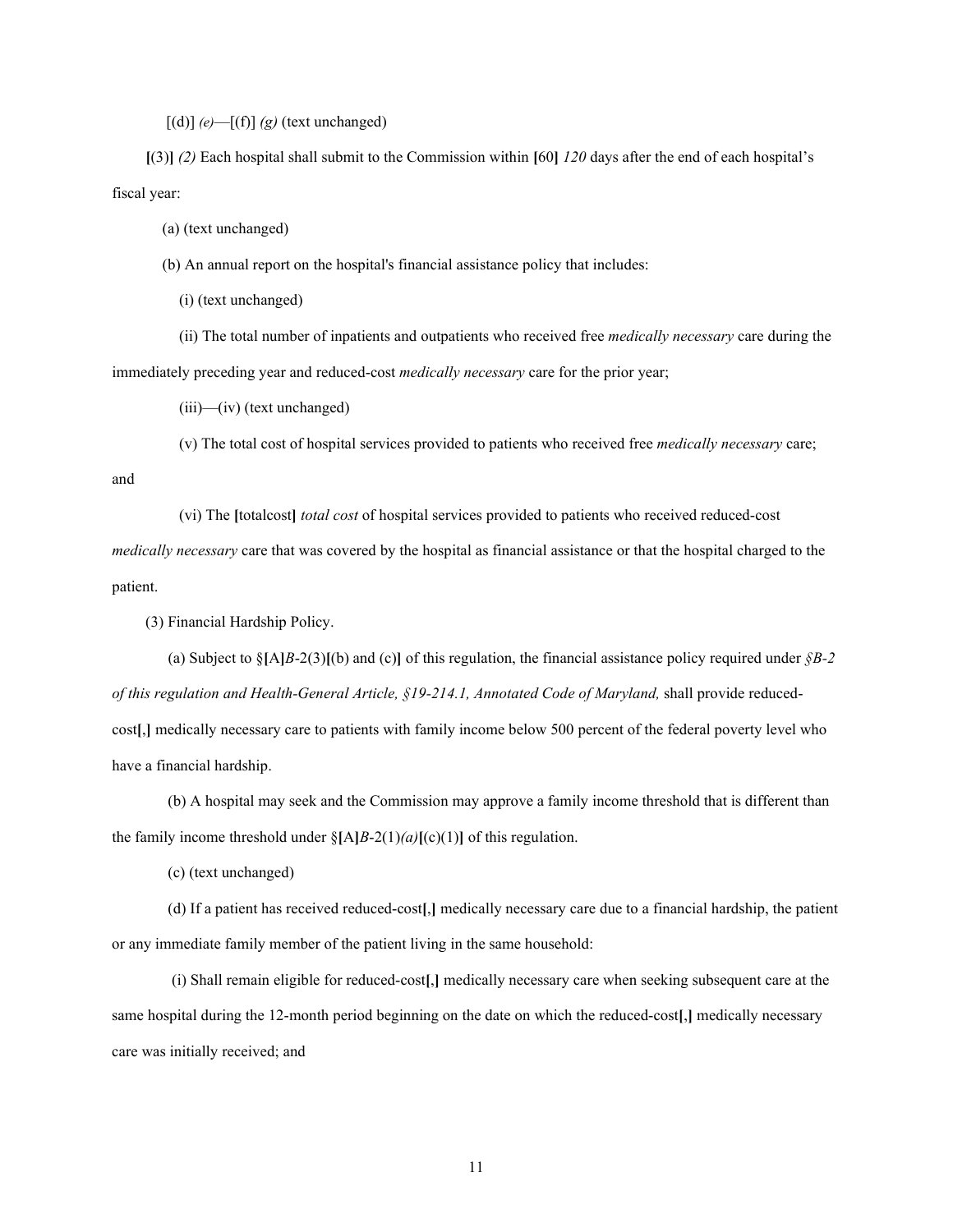(ii) To avoid an unnecessary duplication of the hospital's determination of eligibility for free and reducedcost care, shall inform the hospital of the patient's or family member's eligibility for the reduced-cost**[**,**]** medically necessary care.

**[**(5)**]***(4)* If a patient is eligible for reduced-cost medical*ly necessary* care under a hospital's financial assistance policy or financial hardship policy, the hospital shall apply the reduction in charges that is most favorable to the patient.

**[**(6)**]***(5)*—**[**(7)**]***(6)*(text unchanged)

**[**(8)**]***(7)* Each hospital shall use a Uniform Financial Assistance Application in the manner prescribed by the Commission in order to determine eligibility for free and reduced-cost *medically necessary* care.

**[**(9)**]***(8)*—**[**10)**]***(9)* (text unchanged)

**[**(11)**]***(10)* Monetary assets excluded from the determination of eligibility for free and reduced-cost *medically necessary* care under these provisions shall be adjusted annually for inflation in accordance with the Consumer Price Index.

**[**(12)**]***(11)*—**[**(13)**]***(12)* (text unchanged)

*B***[**A**]**-3. (text unchanged)

*C***[**B**]**. Working Capital Differentials — Payment of Charges.

(1) (text unchanged)

(2) The third-party payer shall promptly provide the Commission with a verified record of the detailed calculation of the current financing and of each recalculated balance as adjustments are made. The detailed calculations shall become a part of the public record. The Commission may, at any time, evaluate the amount of current financing monies provided to a hospital to assure that it meets the discount of requirements specified in §[B]*C*(1) of this regulation. If the Commission finds that the amount of current financing is inconsistent with the requirements of §[B]*C*(1), the Commission may, at its sole discretion, require an adjustment to the working capital advance or to the discount.

(3) A payer or self-paying patient, who does not provide current financing under §**[**B**]***C*(1)(a)—(e) of this regulation, shall receive a 2-percent discount if payment is made at the earlier of the end of each regular billing period or upon discharge from the hospital. Payment within 30 days of the earlier of the end of each regular billing period or discharge entitles a payer or self-pay patient to a 1-percent discount. For those payers not subject to